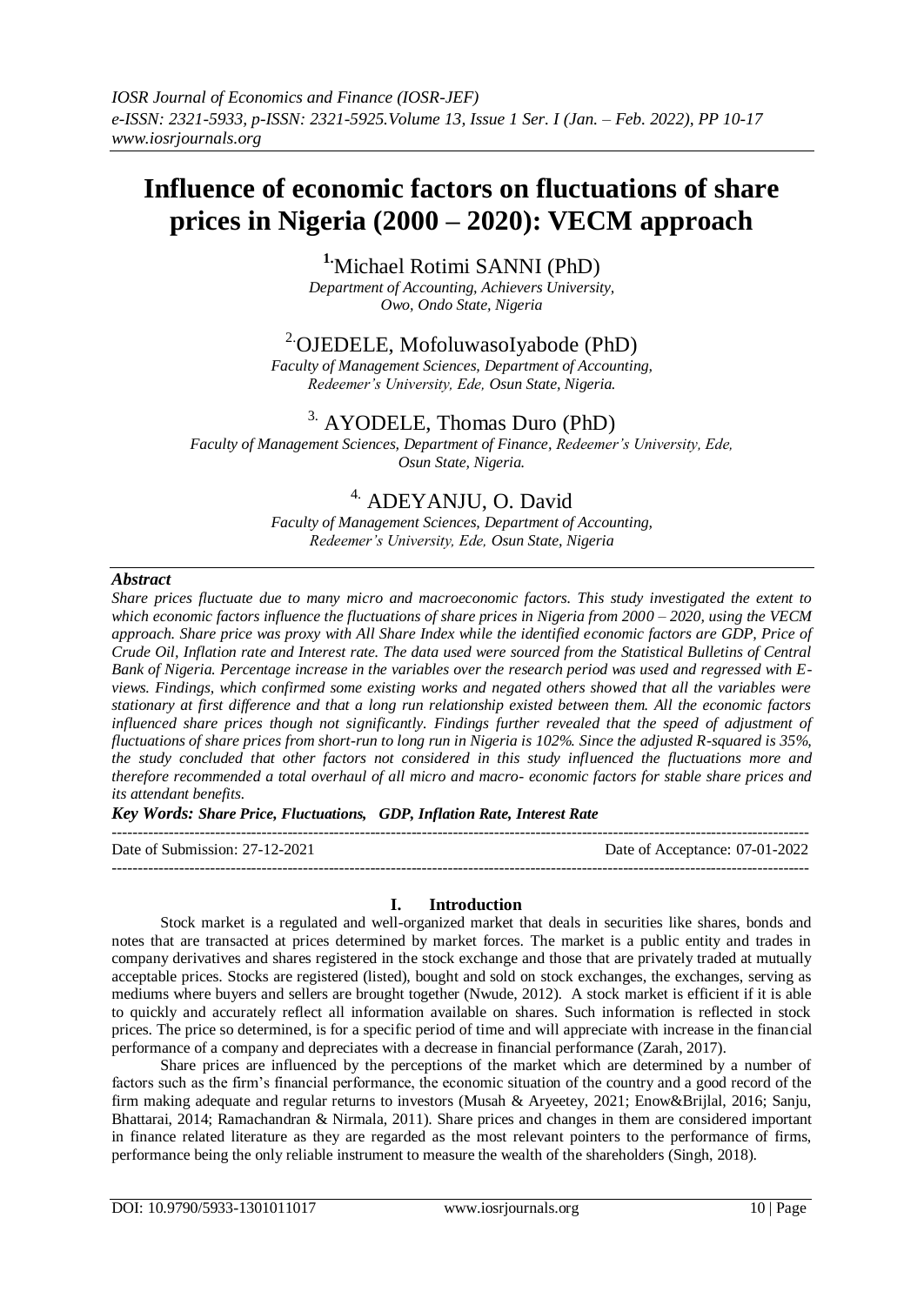Fluctuation of share prices occurs when many shares are brought into the market with few buyers, causing the price to fall. Fluctuations of stock indices and stock prices cause uncertainty, a common phenomenon in stock markets worldwide. The uncertainties in the market inform the need for accurate prediction of share prices both on the long-run as well as short run bases. These characteristics, though not desirable for investors, are unavoidable once investments are made in the market. Efficient Market Hypothesis (EMH) assumes that the present price of any stock is a reflection of all available information and as such it is not possible to predict any changes in the future based on previous historical trading information (Vincent &Bamiro, 2013; Shar, 2007).

Apart from financial performance, firms are influenced by factors that can be controlled by themselves (micro-economic factors) and others outside their control (macro-economic factors) which may invariably lead to fluctuations of share prices. Share price fluctuations affect investment and financing decisions (Lee, 2014) of the investor and the affected company and may lead to bankruptcy/liquidation. Fluctuations in share prices, have thus been researched on by many professionals and academics interested in capital market operations. Some of the studies focused on the micro-economic variables while others on macro-economic variables. Microeconomic variables considered include: social corporate responsibility (Lee, 2016), corporate tax avoidance (Kim, Li & Zhang, 2011), accounting conservatism (Kim & Zhang, 2016)], opaque financial reports (Hutton, Marcus &Tehranian, 2009; Khodarahmi, Foroughnejad, Sharifi&Telebi, 2016), corporate governance (Jeon, 2019), stock ownership (Li, Sun & Yu) and other factors.

Other studies used factors like political connections (Harymawan, Lam, Nasih, &Rumayya, (2019), religion (Callen & Fang, 2015; Li & Cai, 2016), individualism (An, Chen, Li, & Xing, 2018), media sentiment and mawkishness (Zhu, Wu, Zhang & Yu, 2017), social trust [Cao, Xia & Chan, 2016), product market competition (Li, & Luo, 2020) and others to measure macro-economic factors. Other economic factors that affect share price fluctuations include GDP (Gunu&Ishiak, 2009), money supply (Malaolu, Ogbuabor& Orji, 2013), total deficit ((Gunu&Ishiak, 2009).

Some of the works on share prices in Nigeria focused on determinants. They include Adebisi &Lawal (2015); Uwalomwa, Olowe&Agu (2012), Malaolu, *et al.* (2013).

Gunu and Ishiak (2009) researched on environmental (macro-economic) factors that affect share price fluctuations in Nigeria using inflation rate, total deficits, index of industrial production and money supply to proxy the factors. Olokoyo, Ibhagni and Babajide (2020) also researched on the same issue but used exchange rates, GDP, foreign capital flows, interest rates, inflation and trade barriers to proxy macro-economic variables. The present work is different in that it adopts the Vector Error Correction Model, uses All Share Index to proxy share prices, starts from 2000, covering 2008 when the global financial crisis commenced and uses percentage changes in economic factors as against the absolute figures used in previous works in Nigeria.

# **II. Literature Review**

Mahdi, Andrea, Grzegorz, Hossein, and Maede, (2021) investigated the causes of share price crash in Iran from 2014 to 2019 using data from 152 listed companies. The result from the fixed effect model used showed that the association between unemployment rate, inflation rate and the crash in share price is positive. That of exchange rate and GDP is negative with the crash.

Olokoyo *et al* (2020) used VECM to examine the impact which macroeconomic factors have on the performance of market capitalization, using mainly data from 1981 to 2018 sourced from Central Bank of Nigeria and World Development Indicators. Findings revealed a cointegration between the variables used (inflation, exchange rate, GDP growth rate, foreign capital flows and interest rate). Inflation and interest rate do not have positive relationship with the performance of stock market.

Nguyen, Giang, Duong, Le., and Nguyen (2019) analysed factors that affect prices of shares in Vietnam between 2015 and 2018. The researchers used linear regression and found that while exchange rate and interest rate impacted share prices positively, gold price and inflation (CPI) impacted negatively. This conformed with the work of Garefalakis (2011).

Udoka, Nya and Bassey (2018) researched on macroeconomic factors that affect the movement of share prices in Nigeria using rate of interest, rate of exchange, GDP and inflation to proxy the factors. Findings from regression analysis revealed no joint co-integration between the variables. There was also no long run relationship between them and share prices.

Hesty, Wedi and Gusni (2017) identified factors that influence share prices in Indonesia. Data collected from 18 consumer goods companies between 2008 and 2015 were regressed, with findings showing that inflation negatively affect share prices while oil prices have positive influence. Interest rate, it was further revealed has no effect.

Alam, Miah & Karim (2016)used seven quoted Bangladesh cement companies to investigate major factors that influence share prices in the country. The researchers used variables such as GDP, Interest rates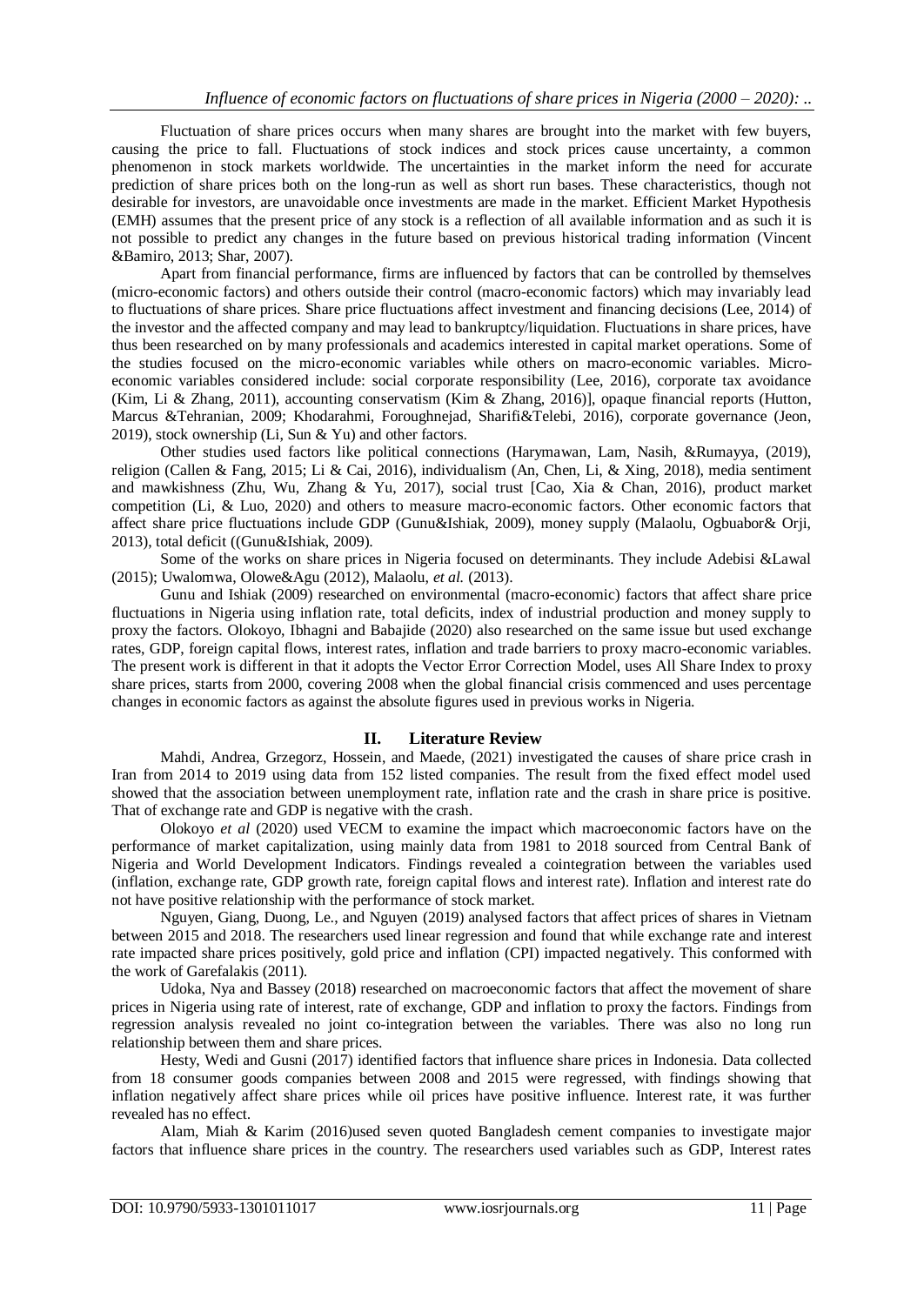spread and Consumer Price Index (CPI) among other variables. Findings from Ordinary Least Square revealed that CPI exerts significant influence on share prices.

Somoye, Akintoye and Oseni (2009 in Alam*et al* 2016))using regression analysis on data collected from 130 quoted Nigerian companies from 2001 to 2007 found that GDP, oil price and lending rate positively correlate with stock prices while interest rates and foreign exchange rates do not. The researches worked on how macro-economic factors affect share prices in Nigeria.

Vincent and Bamiro (2013) investigated the implications of fluctuations of share prices on Nigerian economy. Findings among other things showed that it is possible to prevent fluctuations of share prices from past historical reports.

Malaolu*et al.* (2013)conducted a research on what determine share prices in Nigeria between 1985 and 2010 by using Engle – Ganger cointegration test (two – step) on data on macroeconomic variables such as share price, exchange rates, money supply, interest rates, inflation and political stability. Findings established no cointegration between the variables and that they are not influential (with the exception of inflation) in determining share price movement in Nigeria.

Kehinde (2012) considered the white noise hypothesis simultaneously with the EMH (Efficient Market Hypothesis) to examine stock price fluctuations. According to him, stock prices can be reviewed adopting macro-economic variables-interest rate, inflation rate, exchange rate and the intrinsic values considering earnings per share and dividend yield. The white noise hypothesis declared that stock price fluctuates not only due to information available in the environment but also due to shocks to the stock market/ prices captured as the white noise.

Gunu and Ishiak (2009)examined macroeconomic variables affecting share prices in Nigeria, using data sourced from Nigerian Stock Exchange over a period of twenty – six years from 1980 to 2006.Results from multiple analysis showed that money supply, interest rate, total deficit index of production and GDP positively affect share prices.

The literature reviewed showed an increased interest on factors that cause share price fluctuations though findings showed conflicting results. Not very much has been done in Nigeria. The present work intends to contribute to existing body of knowledge but differs in that it uses All Share Index to proxy share prices, uses percentage changes in all the variables used as against absolute figures used in previous works and adopts Vector Error Correction Model.

# **III. Methodology**

The literature reviewed (Nguyen *et al,* 2019; Hesty *et al,* 2017; Gunu and Ishiak, 2009) shows that fluctuations in share prices are influenced by certain factors like GDP, interest rate, price of crude oil, inflation rate, unemployment rate, money supply, industrial production index and others. This study uses All Share Index to proxy Share Price and GDP, Inflation rate, price of crude oil and interest rate as those factors that influence share price fluctuations.

#### **Model specification**

The model used by the study in line with the literature reviewed is: SP = f(Interest rate, Inflation rate, GDP, Crude oil price)………………………………Eq. 1 This can be restated thus:  $\Delta SP = \alpha_0 + \beta_1(\Delta Interest \text{ rate}) + \beta_2(\Delta Intlation \text{ rate}) + \beta_3 (\Delta GDP) + \beta_4 (\Delta Circle \text{ oil price}) +$ µ………………………………………………………………………………………… Eq 2 Where:  $\Delta SP = \%$  change in share price. All Share Index was used to proxy share price.  $\alpha_0$  = Constant  $\Delta$ Interestrate =% change in interest rate ΔInflation rate= % change in inflation rate  $\triangle$ GDP = % change in GDP  $\Delta$ Crude oil price = % change in the price of crude oil  $\mu$  = Error term β1 β2 β3 β4 = Coefficients of the variables

The model is a modification of those used by Mahdi (2021), Nguyen *et al.* (2019), Hesty*et al.* (2017) and Gunu&Ishiak, (2009). The basis for the use of percentage change in all the variables was based on the fact that all the variables changed and not static during the period under review and would be technically wrong to assume that only share prices changed.

All the data used were sourced from the Central Bank of Nigeria Statistical Bulletin. The period under investigation is from 2000, covering 2008 when the global financial crisis occurred to 2020.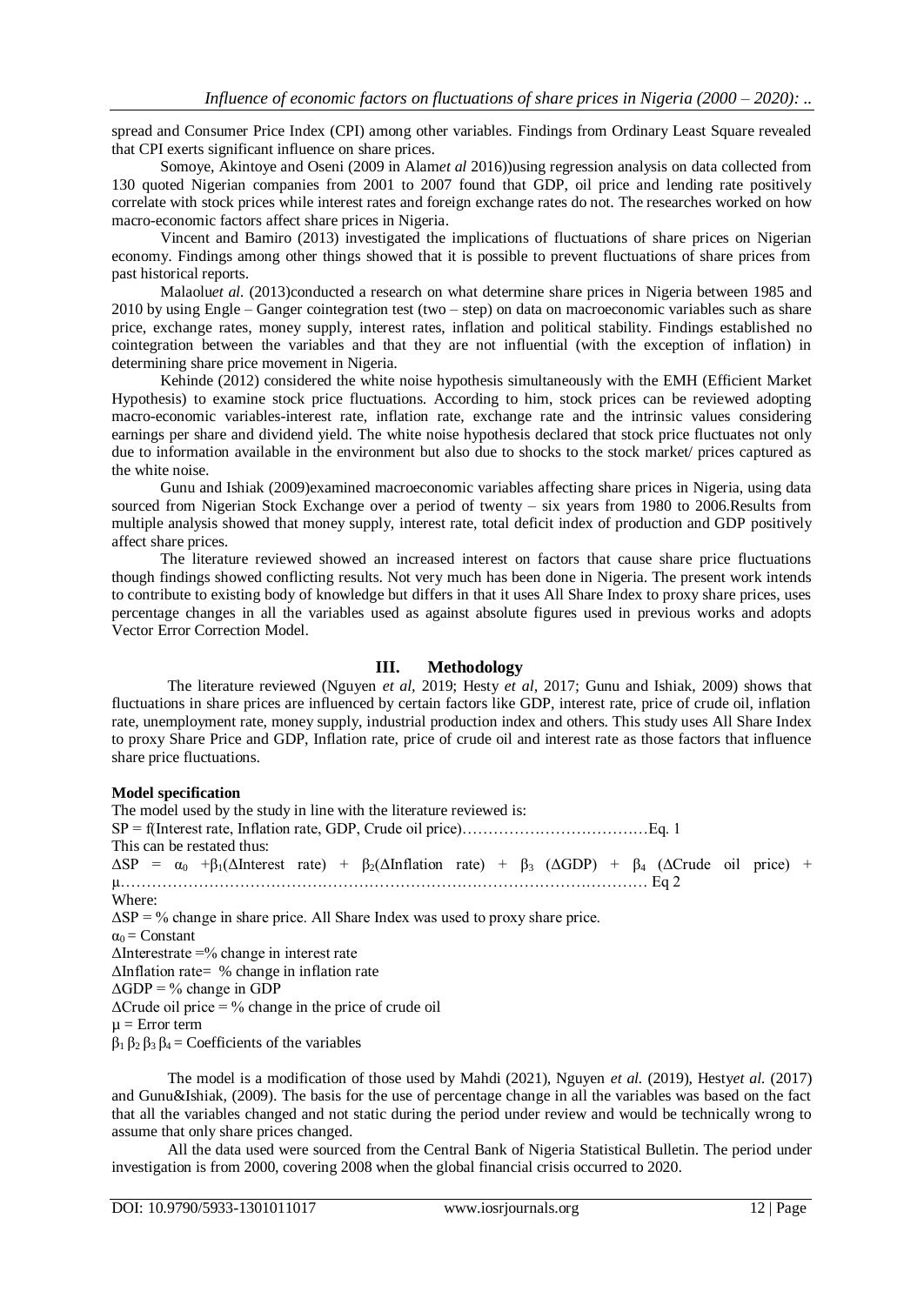#### **Findings**

### **IV. Findings And Discussion**

|                     | <b>SHARE PRICE</b> | CЕ          | <b>GDP</b>    | <b>INFLATION</b> | <b>INTEREST RATE</b>                                               |
|---------------------|--------------------|-------------|---------------|------------------|--------------------------------------------------------------------|
| Mean                | 11.53095           | 11.51857    | 17.67048      | 14.02381         | 7.427619                                                           |
| Median              | 12.23000           | 7.400000    | 15.32000      | 12.50000         | $-0.220000$                                                        |
| Maximum             | 65.81000           | 61.92000    | 39.32000      | 25.60000         | 74.92000                                                           |
| Minimum             | -45.77000          | $-40.69000$ | 3.960000      | 8.000000         | $-55.88000$                                                        |
| Std. Dev.           | 30.12863           | 27.06277    | 9.958870      | 5.167098         | 33.95206                                                           |
| <b>Skewness</b>     | $-0.048173$        | $-0.133352$ | 0.488966      | 1.139106         | 0.413593                                                           |
| Kurtosis            | 2.124694           | 2.473199    | 2.188879      | 3.405664         | 2.415074                                                           |
| Jarque-Bera         | 0.678513           | 0.305069    | 1.412484      | 4.685457         | 0.898079                                                           |
| Probability         | 0.712300           | 0.858529    | 0.493495      | 0.096065         | 0.638241                                                           |
| Sum                 | 242.1500           | 241.8900    | 371.0800      | 294.5000         | 155.9800                                                           |
| Sum Sq. Dev.        | 18154.69           | 14647.87    | 1983.582      | 533.9781         | 23054.85                                                           |
| <b>Observations</b> | 21                 | 21          | 21            | 21               | 21                                                                 |
|                     |                    |             |               |                  |                                                                    |
|                     |                    |             | CRUDE OIL PRI |                  | Source: Computations by the Authors (2021) with the use of E-Views |

# **Table 1: DESCRIPTIVE STATISTICS**

The descriptive statistics in Table 1 show that the probability values of Jarque-Bera of all the variables are not statistically significant at 5% significant level, indicating that the assumption of normal distribution has not been violated.

### **Table 2: UNIT ROOT TEST**

| $PP - Fisher Chi - sq$ |                            |                             |
|------------------------|----------------------------|-----------------------------|
| <b>Variables</b>       | <b>At First Difference</b> | <b>Order of Integration</b> |
| Crude oil price        | $0.0000*$                  | I(1)                        |
| GDP                    | $0.0000*$                  | I(1)                        |
| Inflation rate         | $0.0007*$                  | I(1)                        |
| Interest rate          | $0.0027*$                  | I(1)                        |
| Share price            | $0.0002*$                  | I(1)                        |

 **Source: Computations by the Authors (2021) with the use of E-Views** Table 2 shows that all the variables became stationary at first difference.

### **Table 3: REGRESSION RESULT**

Dependent Variable: SHARE\_PRICE Method: Least Squares Date: 06/02/21 Time: 12:33 Sample: 2000 2020 Included observations: 21

| Variable                | Coefficient | Std. Error            | t-Statistic | Prob.    |
|-------------------------|-------------|-----------------------|-------------|----------|
| C                       | $-6.821795$ | 27.20421              | $-0.250763$ | 0.8052   |
| <b>CRUDE OIL PRICE</b>  | 0.019669    | 0.348174              | 0.056492    | 0.9556   |
| <b>GDP</b>              | 0.948268    | 0.793606              | 1.194885    | 0.2495   |
| <b>INFLATION</b>        | 0.085595    | 1.774621              | 0.048233    | 0.9621   |
| <b>INTEREST RATE</b>    | 0.022817    | 0.225573              | 0.101153    | 0.9207   |
| R-squared               | 0.100102    | Mean dependent var    |             | 11.53095 |
| Adjusted R-squared      | $-0.124872$ | S.D. dependent var    |             | 30.12863 |
| S.E. of regression      | 31.95442    | Akaike info criterion |             | 9.970755 |
| Sum squared resid       | 16337.36    | Schwarz criterion     |             | 10.21945 |
| Log likelihood          | -99.69293   | Hannan-Quinn criter.  |             | 10.02473 |
| F-statistic<br>0.444950 |             | Durbin-Watson stat    |             | 1.948703 |
| Prob(F-statistic)       | 0.774488    |                       |             |          |

 **Source: Computations by the Authors (2021) with the use of E-Views**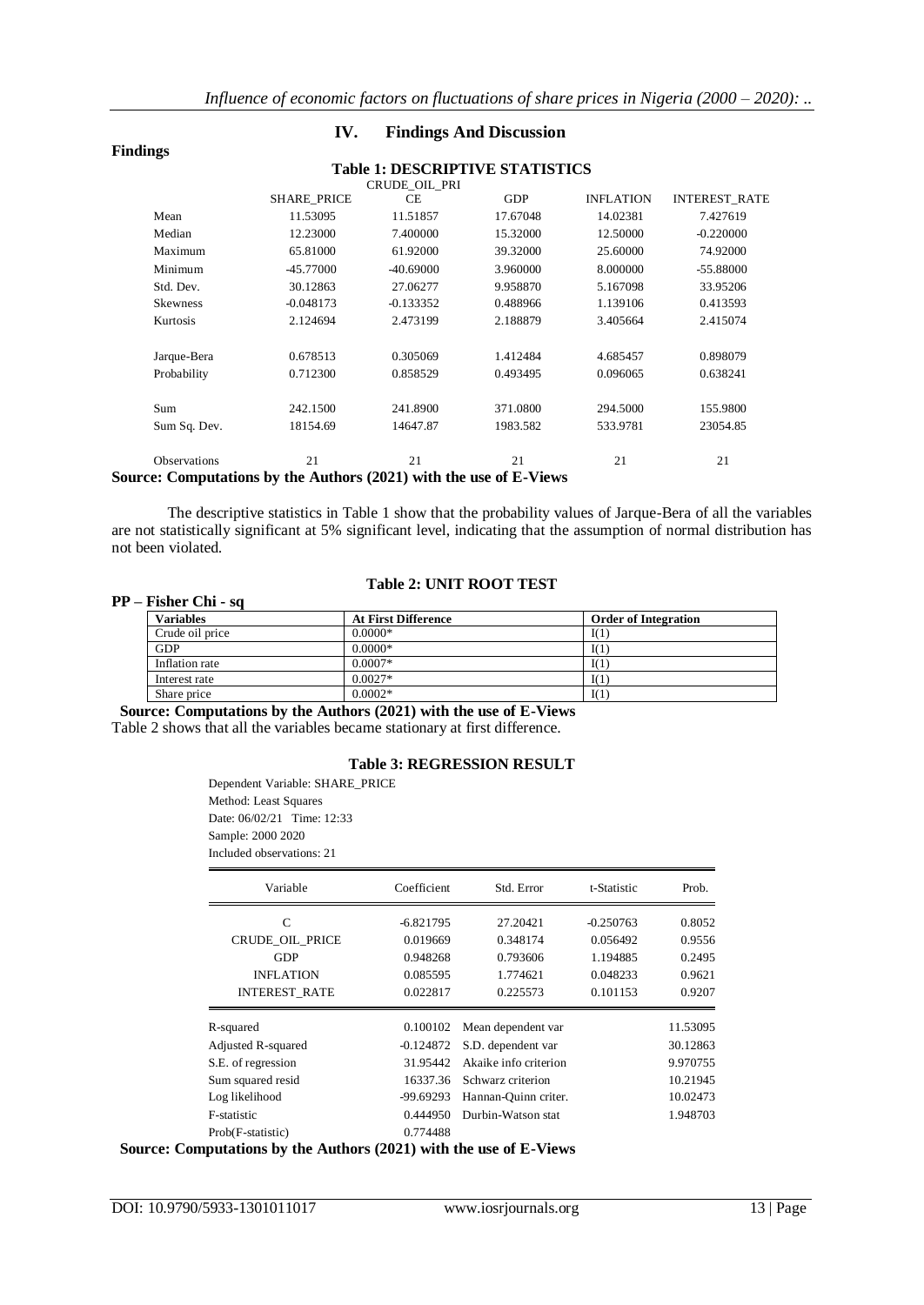Table 3 shows the results of least square. All the coefficients of the variables positively influence share prices and none of them is statistically significant.

#### **Table 4: TEST FOR AUTO CORRELATION OR SERIAL CORRELATION**

| Breusch-Gouliev Serial Correlation Livi Test. |  |                                   |        |  |  |
|-----------------------------------------------|--|-----------------------------------|--------|--|--|
| F-statistic                                   |  | $0.258237$ Prob. F $(2,14)$       | 0.7760 |  |  |
| $Obs*R$ -squared                              |  | $0.747149$ Prob. Chi-Square $(2)$ | 0.6883 |  |  |

#### **Source: Computations by the Authors (2021) with the use of E-Views**

Breusch-Godfrey Serial Correlation LM Test:

The result of serial correlation conducted (Table 4) confirms the absence of serial correlation ( $P=0.7760 > 0.05$ ). This affirms the 1.948 (close to 2.000) of Durbin – Watson (Table 3).

|                                                | <b>Table 5: TEST FOR HETEROSKEDASTICITY</b> |
|------------------------------------------------|---------------------------------------------|
| Heteroskedasticity Test: Breusch-Pagan-Godfrey |                                             |

| F-statistic         | 1.684032 Prob. $F(4,16)$          | 0.2027 |
|---------------------|-----------------------------------|--------|
| $Obs*R$ -squared    | $6.221758$ Prob. Chi-Square $(4)$ | 0.1832 |
| Scaled explained SS | $2.787420$ Prob. Chi-Square $(4)$ | 0.5940 |

#### **Source: Computations by the Authors (2021) with the use of E-Views**

The result of test for heteroskedasticity (Table 5) confirms the absence of heteroskedasticity ( $p = 0.2027 > 0.05$ ). It is necessary to know if a long-run relationship or cointegration exists among the variables. To achieve this, the two-step method advocated by Engle and Granger (1987) was adopted for this work. The same method was used by Malaolu*et al* (2013).

The result of the unit root test on Error Correction Model (ECM) introduced into the variables is presented in Table 6.

#### **Table 6: Result of unit root test of ECM**

Null Hypothesis: ECM has a unit root Exogenous: Constant Lag Length: 0 (Automatic - based on SIC, maxlag=4)

|                                        |              | t-Statistic | $Prob.*$ |
|----------------------------------------|--------------|-------------|----------|
| Augmented Dickey-Fuller test statistic |              | -4.397065   | 0.0028   |
| Test critical values:                  | 1% level     | -3.808546   |          |
|                                        | 5% level     | $-3.020686$ |          |
|                                        | $10\%$ level | $-2.650413$ |          |

\*MacKinnon (1996) one-sided p-values.

#### **Source: Computations by the Authors (2021) with the use of E-Views**

The result of the unit root test for ECM (Table 6) shows that ECM is stationary at level ( $p = 0.0028 < 0.05$ ), that is  $I(0)$ .

The accepted rule is that if all the variables are I(1) (Stationary at first difference) and ECM is I(0) (Stationary at level), then a co-integration or long-run relationship exists among the variables. All the variables are I(1) (Table 2) and ECM is I(0) (Table 6) confirming the existence of co-integration.

Finally, it is necessary to ascertain if adjustment to observed error can be made and also the speed of recovery.

**Table 7: LONG- TERM ADJUSTMENT AND SPEED OF RECOVERY** Dependent Variable: D(SHARE\_PRICE) Method: Least Squares Date: 06/03/21 Time: 14:37 Sample (adjusted): 2001 2020 Included observations: 20 after adjustments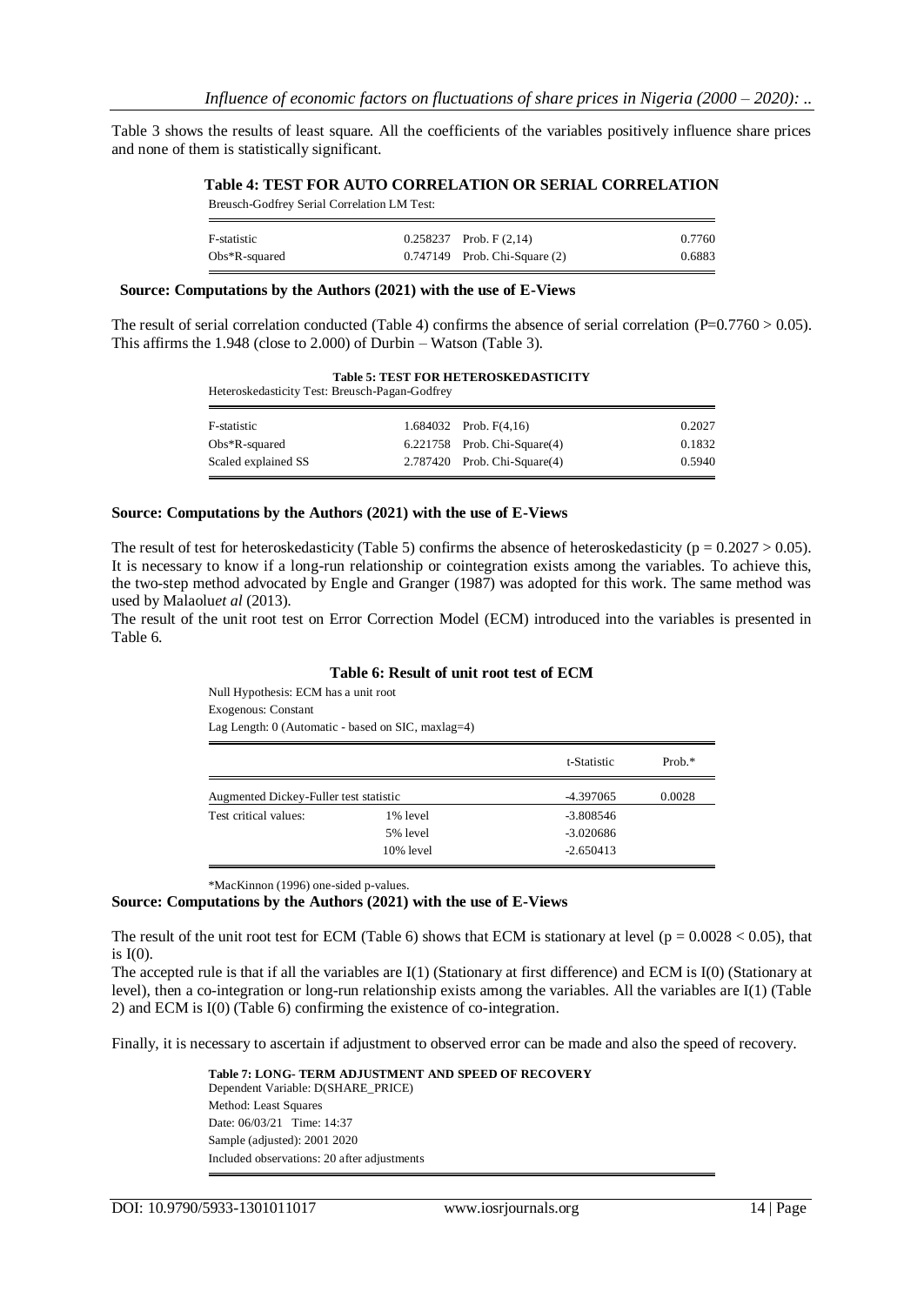|  |  |  | Influence of economic factors on fluctuations of share prices in Nigeria (2000 – 2020): |
|--|--|--|-----------------------------------------------------------------------------------------|

| Variable           | Coefficient | Std. Error            | t-Statistic | Prob.       |
|--------------------|-------------|-----------------------|-------------|-------------|
| $\mathsf{C}$       | -1.928307   | 7.289840              | $-0.264520$ | 0.7952      |
| D(CRUDE_OIL_PRICE) | 0.123343    | 0.291552              | 0.423057    | 0.6787      |
| D(INFLATION)       | 0.068663    | 1.764143              | 0.038922    | 0.9695      |
| D(INTEREST RATE)   | 0.083194    | 0.145988              | 0.569870    | 0.5778      |
| D(GDP)             | 0.550129    | 0.922366              | 0.596433    | 0.5604      |
| $ECM(-1)$          | $-1.020317$ | 0.261955              | -3.895009   | 0.0016      |
| R-squared          | 0.522098    | Mean dependent var    |             | $-2.840000$ |
| Adjusted R-squared | 0.351418    | S.D. dependent var    |             | 40.05914    |
| S.E. of regression | 32.26146    | Akaike info criterion |             | 10.02895    |
| Sum squared resid  | 14571.23    | Schwarz criterion     |             | 10.32767    |
| Log likelihood     | -94.28949   | Hannan-Quinn criter.  |             | 10.08726    |
| F-statistic        | 3.058936    | Durbin-Watson stat    |             | 1.972572    |
| Prob(F-statistic)  | 0.045126    |                       |             |             |

#### **Source: Computations by the Authors (2021) with the use of E-Views**

Table 7 shows the result of long-run adjustment and speed of recovery of fluctuations in share prices. The ECM (-1) must be negative and must not be significant. This was confirmed by Table 7. The coefficient value of ECM (-1) is 1.020317 in absolute term indicates the speed of adjustment towards equilibrium. The speed in this case is 102% per unit time, meaning that the whole adjustment can be done within a year since annual data had been used for this work. The Adjusted R-squared, which is the coefficient of determination is 0.351418 meaning that all the independent variables collectively account for 35% of the variations in the fluctuations of share prices in Nigeria while other factors not considered by this study account for 65%.





# **V. Discussion**

The result in Table 7 shows that all the variables cointegrate in the long-run with the speed of adjustment of 102% and that none of them has a significant influence on share price fluctuations. The none significant influence is due to the same pattern of movements in the percentage change in all the variables as exhibited in Table 8.

**Source: Output from E-views (2021)**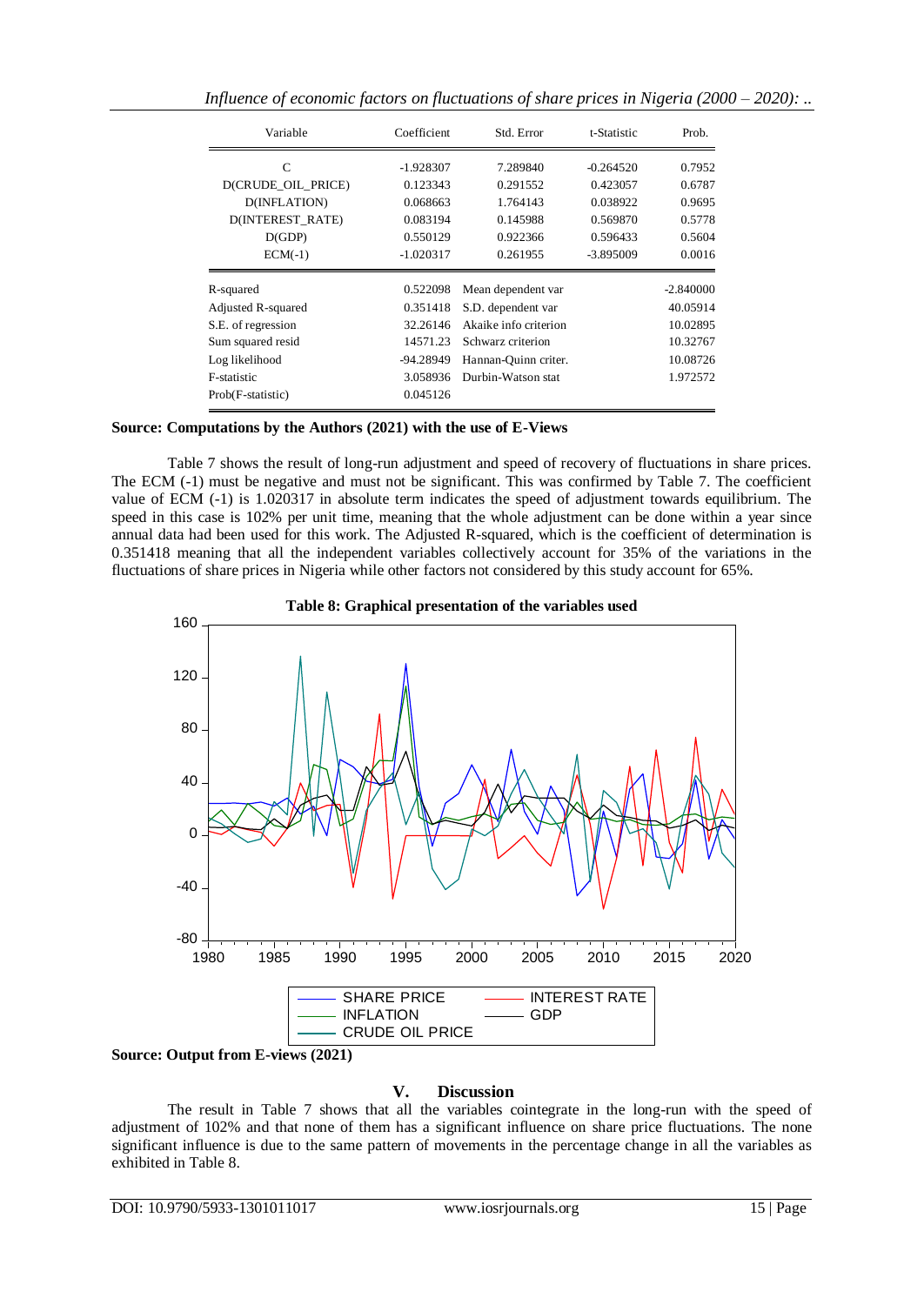Price of crude oil exerts a positive but not significant influence ( $p = 0.7952$ ) on fluctuations in share prices in Nigeria (Table 7). Oil is an essential commodity as it serves as raw material for industrial production, petroleum being one of the sources of renewable energy in the world. The price of petroleum is therefore a force to reckon with in determining economic performances globally. An increase in demand for oil globally is seen by participants in capital market as a sign of economic recovery while a loss in demand is regarded as a reduction in economic recovery. Expectations of an increase in financial performance of companies increase with an increase in oil prices worldwide (Syarofi, 2014 in Hesty*et al*, 2017), leading to increase in share prices. Handiani (2014), Syarofi (2014 in Hesty *et al,* 2017) and Witjaksono (2010) found that oil price does not affect share prices in contrast to Hanafiah, Sudjana&Sulasmiyati (2015) that established an effect.

Findings further show that inflation has a positive but not significant influence ( $p = 0.6787$ ) on fluctuations of share prices (Table 7). Inflation rises with both risk-free and discount rate though Defina (1991) was of the opinion that cash flows and inflation do not increase similarly and that an increase in the discount rate makes stock prices to fall. The real income reduces with high inflation with investors selling their property including shares for survival. The opposite is the situation with low inflation when more assets are acquired by investors. What this means in essence is that share prices are negatively affected when inflation is high while share prices are boosted by low inflation.

Previous works that investigated how inflation affects share prices were done by Agustina and Sumartio (2014); Amin (2012); Kewal (2012); Maryanne and Menina (2009); Zulkarnaen, Syamsun and Maulana (2016), the results of which found no effect of inflation on share prices in contrast to Krisna and Wirawati (2013) that found an effect. Malaolu*et al* (2013) established no long-run relationship between inflation and fluctuations of share prices in Nigeria.

Interest rates have a positive but not significant influence ( $p = 0.9695$ ) on fluctuations of share prices in Nigeria (Table 7). An increase in interest rate is likely to make investors move to money market from stock market. When interest rate is reduced, demand for cash is encouraged so that investors can speculate, thereby boosting activities in the stock market. A high interest rate offered by banks makes savings more preferrable than investment in shares. The high interest to depositors leads to interests on loans to be high. This will invariably affect earnings and dividends, thus making shares in the affected companies less attractive with fluctuating prices. Previous works that concluded that stock prices are not affected by interest rates include Agustina&Sumartio (2014); Amin (2012); Kewal (2012); Maryanne &Menina (2009); Zulkarnaen, Syamsun&Maulana (2016). Al-Quenae, Li & Wearing (2002) found a positive relationship between GNP and fluctuations in share prices in Kuwait while Malaolu*et al* (2013) established no long-run relationship between interest rates and fluctuations of share prices in Nigeria.

GDP exerts a positive but not significant influence ( $p = 0.5778$ ) on fluctuations of share prices in Nigeria (Table 7). An improvement in the GDP can lead to an increase in share prices due to the possibility of more profits that can accrue from favourable business environment. Conversely, a decline in GDP is likely to negatively affect share prices. Chaudhuri and Smiles (2004) established that a long-run relationship exists between share prices and real economic activities. Al-Quenae, Li and Wearing (2002) found a positive relationship between GNP and fluctuations in share prices in Kuwait.

#### **VI. Conclusion**

This study concludes from findings that all the variables used for this study have a long run relationship in influencing fluctuations in share prices in Nigeria. Each of them has a positive but not significant influence on the fluctuations.

#### **VII. Recommendations**

As each of the variables used in this study has a positive influence on fluctuations in share prices in Nigeria, this study recommends that government and other stake holders in capital market should pay more attention to them. Since all the variables account for 35% of the variations in the fluctuations of share prices in Nigeria, it is further being recommended that the whole economy should be overhauled by government and other stakeholder in order to ensure stable share prices with its attendant benefits.

#### **References**

- [1]. Agustina, &Sumartio, F. (2014). Analysis of factors affecting stock price movements in mining companies. WiraEkonomiMikroskil Journal, 4(01): 51-61
- [2]. Alam, S. Miah, M., R. & M., A. Karim (2016). Analysis on factors that affect stock prices: A study on listed cement companies at Dhaka Stock Exchange. Research Journal of Finance and Accounting, 7 (18): 93 – 113.
- [3]. Amin, M. Z. (2012). The effect of inflation rate, SBI rate, dollar value (USD / IDR), and Dow Jones Index (DJIA) to movement of composite stock price index In Indonesia Stock Exchange (IDX) (Periode 2008–2011). Thesis Journal FEB UB.
- [4]. An, Z.; Chen, Z.; Li, D.; & Xing, L. (2018). Individualism and stock price crash risk. J. Int. Bus. Stud, 49, 1208–1236.
- [5]. CBN (2018). Central Bank of Nigeria Statistical Bulletin, 2018.
- [6]. Callen, J.L. & Fang, X. (2015). Religion and stock price crash risk. J. Financ. Quant. Anal. 169–195.